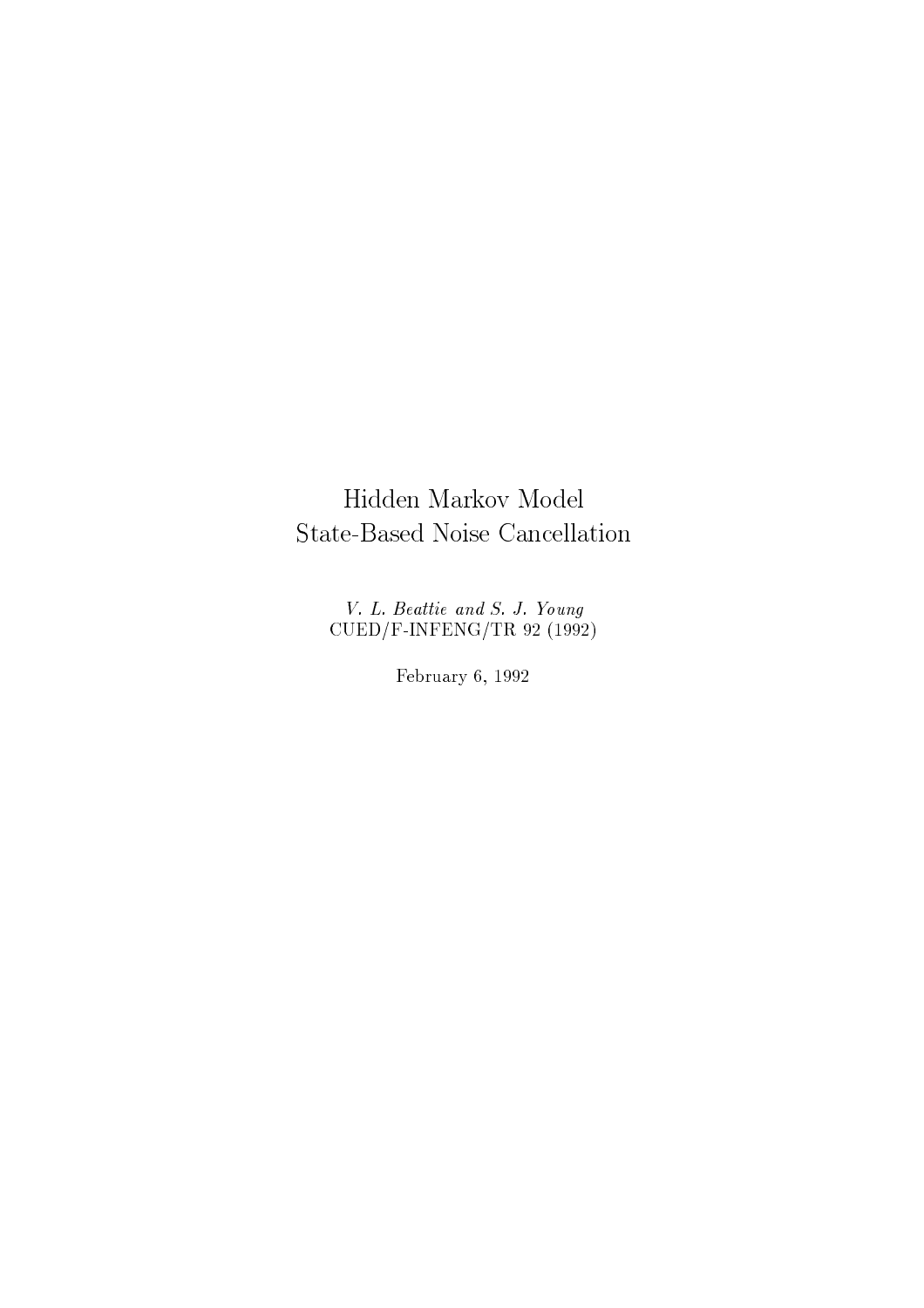# Introduction  $\mathbf 1$

This report summarizes the work done at Cambridge University Engineering Department on developing noise-robust algorithms within a Hidden Markov Model recognition system. The aim of this research has been to develop noise-robust algorithms for use within the HMM recognition framework, as opposed to noise cancellation or compensation at the preprocessing level. Such algorithms can take advantage of the clean speech model presented by the HMMs themselves. This research formed part of ESPRIT Project p.2101, "Adverse-Environment Recognition of Speech" (ARS).

Recent work has concentrated on improvement and evolution of approaches developed earlier at CUED and presented in [7,9]. These earlier methods attempted to eliminate noise by filtering the parameter vector sequences during recognition. One of the main drawbacks of the algorithms (state-based filtering and state-based averaging) was the requirement that the parameter vectors be directly based on spectral energy levels. Development work over the last nine months has thus focussed on generalising state-based Wiener filtering methods for application to other types of data, particularly cepstral data.

The first approach described is a direct adaptation of the state-based Wiener filtering developed previously at CUED [2,9] for cepstral data. This involved integrating the original method into a combined preprocessing and recognition system, where the energylevel parameters (either filterbank or FFT output) are first put through noise-cancelling filters, and then through the cepstral transform. The resulting noise-cancelled vectors are then used to recognise the utterance.

The second adaptation to the original algorithm was an implementation of state-based cepstral means correction based on Wiener filtering. This method implements the cepstral equivalent of a waveform domain filter, thus effectively compensating for HMM means distortion due to noise. The technique applies the fact that in the spectral domain, filtering corresponds to a multiplication of the signal spectrum and the filter frequency response. Due to the log scaling involved in homomorphic filtering, in the cepstral domain this corresponds to an additive correction.

The other major activity covered by this report has been the testing and comparison of algorithms. This has involved comparative testing of the state-based filtering and mean correction algorithms with other approaches. Testing of combinations of algorithms has also been undertaken where appropriate.

# $\overline{2}$ **State-Based Filtering with Cepstral Data**

The first extension of previous work was to implement the original state-based filtering method in a combined preprocessing/recognition system. The aim of this adaptation was to enable the technique of state-based filtering to be applied in systems where the final parameter vectors are not directly based on spectral energy levels, but where some intermediate stage (e.g. filterbank or FFT values) represents an estimate of the signal power spectrum. The idea is to implement state-based filtering at this intermediate stage, and then pass the filtered vectors on to further (non-linear) processing. This method can then be used in systems employing, for instance, cepstral vectors, which tend to give higher and more robust baseline performance than straightforward energy-level based front ends such as filterbanks.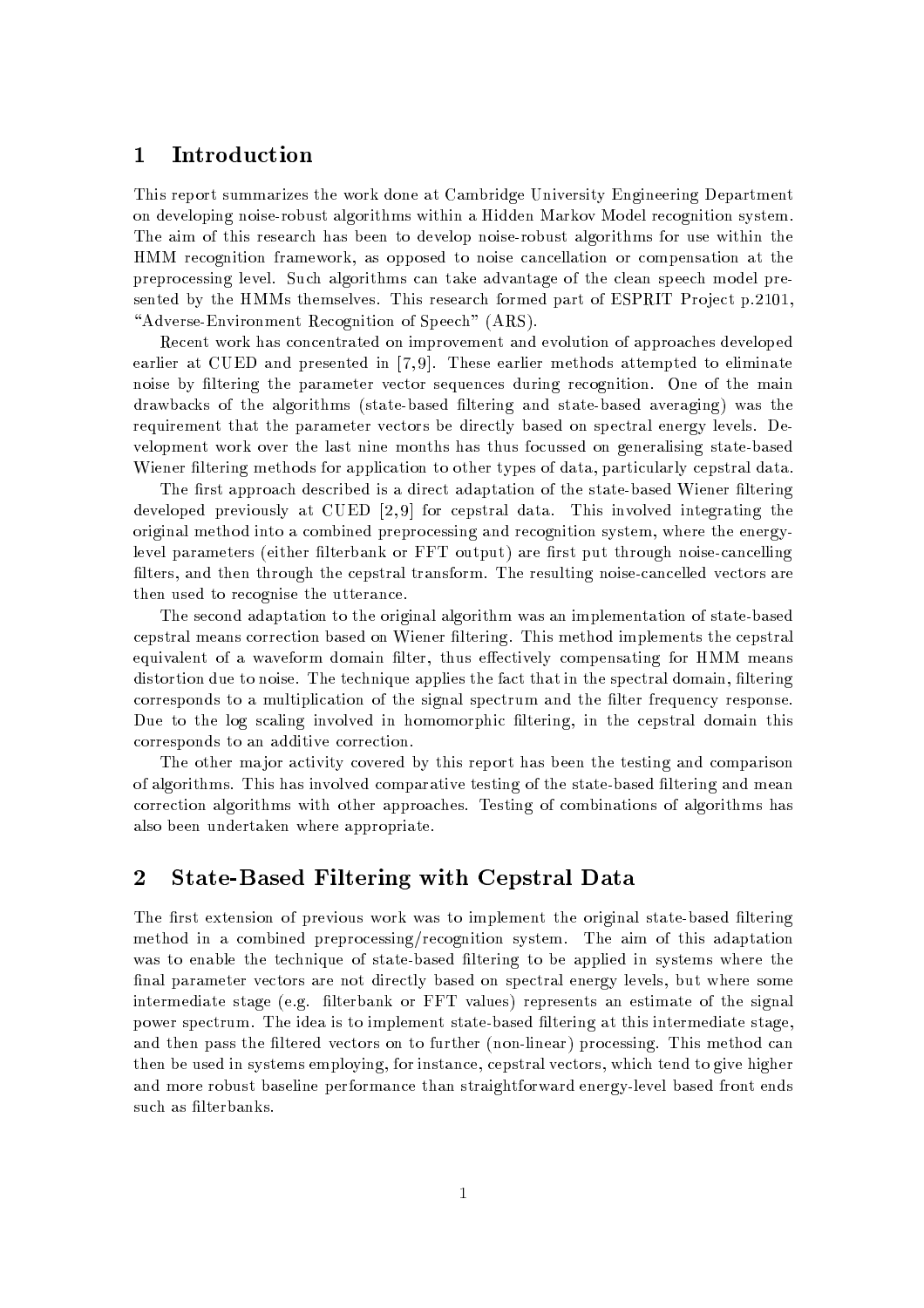#### $2.1$ **Adaptation for Cepstral Data**

The off-line design of the noise-cancelling filters for this adapted method requires both the intermediate spectral vectors and the final cepstral vectors. The intermediate stage used in the filtering process was simulated filterbank values, derived from an FFT using melspaced triangular filters. Using models trained on clean cepstral data, the cepstral training set can be segmented, and these segmentation points used to assign the intermediate level vectors to the HMM states. Binned FFT vectors can also be obtained from periods of background noise, and using this speech and noise information the filters are designed as described previously in  $[2,7,9]$ . The adapted algorithm is summarized below.

#### **Algorithm Description** 2.2

In Hidden Markov Model state-based filtering, recognition scores are updated based on a weighted sum of noisy input vectors. The vectors used for this version of the algorithm are simulated filterbank output obtained by binning short-term FFTs into mel-spaced frequency bins. The weights used in the summation process are determined by designing an FIR Wiener filter.

The first stage of the algorithm involves the design of the noise cancelling Wiener filters. The filter design process for a single Hidden Markov Model is outlined below. We use the following definitions:

- speech energy level for state  $i$  and simulated filterbank bin  $k$ .  $s_{i,k}(t)$
- $n_k(t)$ noise energy level for bin  $k$ .
- noisy speech energy level for state i and bin  $k$ .  $u_{i,k}(t)$
- average duration (number of vectors) for state  $i$ .  $dur_i$
- filter length (number of vectors in weighted sum) for state  $i$ .  $p_i$

 $r_{s_{i,k}}(\tau)$  autocorrelation function for speech signal  $s_{i,k}(t)$ , for state i, bin k, and delay  $\tau$ . Calculated from clean training data.

- $r_{n_k}(\tau)$ autocorrelation function for noise signal  $n_k(t)$ , for bin k and delay  $\tau$ .
- $M_{s}$ number of clean speech training sequences.
- $T$ length of unknown test sequence.
- $K_f$ dimension of intermediate phase (binned FFT) vector.
- $K_c$ dimension of cepstral vector, not including delta-cepstral coefficients.

We assume that HMMs divide speech into stationary segments, and that the background noise characteristics change slowly relative to the speech. Therefore,  $s_{i,k}(t)$  and  $n_k(t)$  are assumed stationary for the purpose of filter design. The values of  $r_{s_{i,k}}(\tau)$  and  $r_{n_k}(\tau)$  are estimated from clean speech training data and from recorded background noise sequences. In addition, the simulated filterbank energy levels are considered independent. Although not strictly true, it allows us to consider each channel or bin as a separate one-dimensional signal.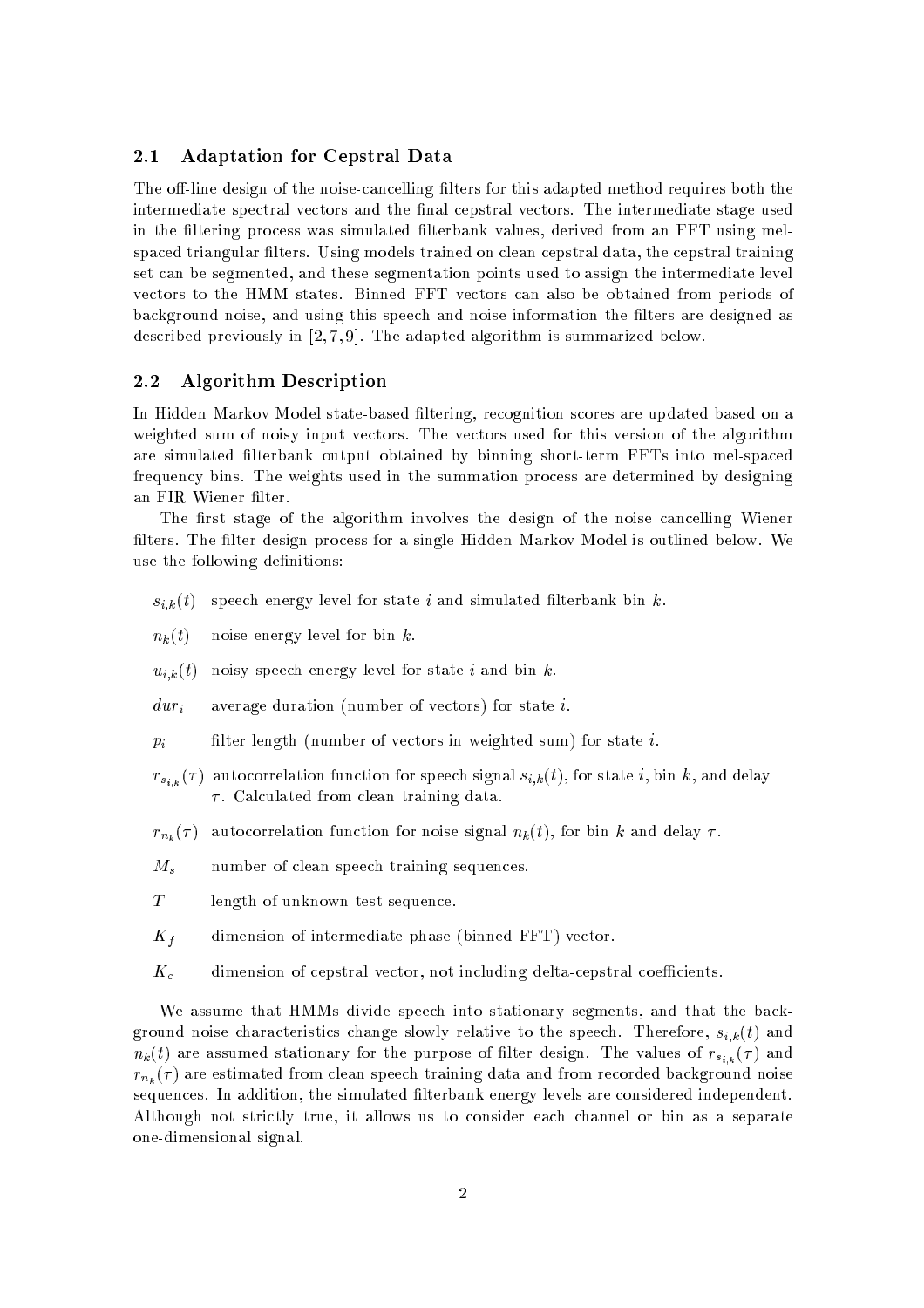In the following discussion we consider the problem for a particular state and channel. For simplicity we omit the *i* and *k* variables; thus  $r_{s_{i,k}}(\tau)$  is abbreviated to  $r_s(\tau)$ ,  $r_{n_k}(\tau)$ to  $r_n(\tau)$ , etc.

The optimal FIR Wiener filter given a contaminated signal  $u(t)$  and a desired signal  $s(t)$  is determined from the following equation [8]:

$$
\mathbf{R}_u \mathbf{h} = \mathbf{r}_{s,u} \tag{1}
$$

where

$$
\mathbf{R}_{u} = \begin{bmatrix} r_{u}(0) & r_{u}(1) & r_{u}(2) & \cdots & r_{u}(dur - 1) \\ r_{u}(1) & r_{u}(0) & r_{u}(1) & \cdots & r_{u}(dur - 2) \\ r_{u}(2) & r_{u}(1) & r_{u}(0) & \cdots & r_{u}(dur - 3) \\ \vdots & \vdots & \vdots & \ddots & \vdots \\ r_{u}(dur - 1) & \cdots & \cdots & \cdots & r_{u}(0) \end{bmatrix}
$$

$$
\mathbf{h} = \begin{bmatrix} h(0) \\ h(1) \\ h(2) \\ \vdots \\ h(dur - 1) \end{bmatrix}
$$

$$
\mathbf{r}_{s,u} = \begin{bmatrix} r_{s,u}(0) \\ r_{s,u}(1) \\ r_{s,u}(2) \\ \vdots \\ r_{s,u}(dur-1) \end{bmatrix}
$$

 $\mathbf{h}$ is the vector (of dimension  $dur$ ) of Wiener FIR filter coefficients.

 $r_u(t)$ is the noisy signal autocorrelation function

is the cross-correlation function between the desired signal  $s(t)$  and the noisy  $r_{s,u}(t)$ signal  $u(t)$ .

The speech and noise signals are assumed to be additive. This a reasonable assumption to make for the noisy environments considered, although not exact as it does not take into account phenomena such as the Lombard effect.  $u(t)$  can now be estimated as follows:

$$
u(t) = gs(t) + n(t) \tag{2}
$$

The scaling factor  $q$  is an SNR-matching gain (discussed in further detail in Section 3) which compensates for the difference between speech energy levels in the clean and unknown utterances. With the added assumption that the speech and noise signals are uncorrelated, the functions  $r_u$  and  $r_{s,u}$  can now be solved for in terms of  $r_s$  and  $r_n$ . Since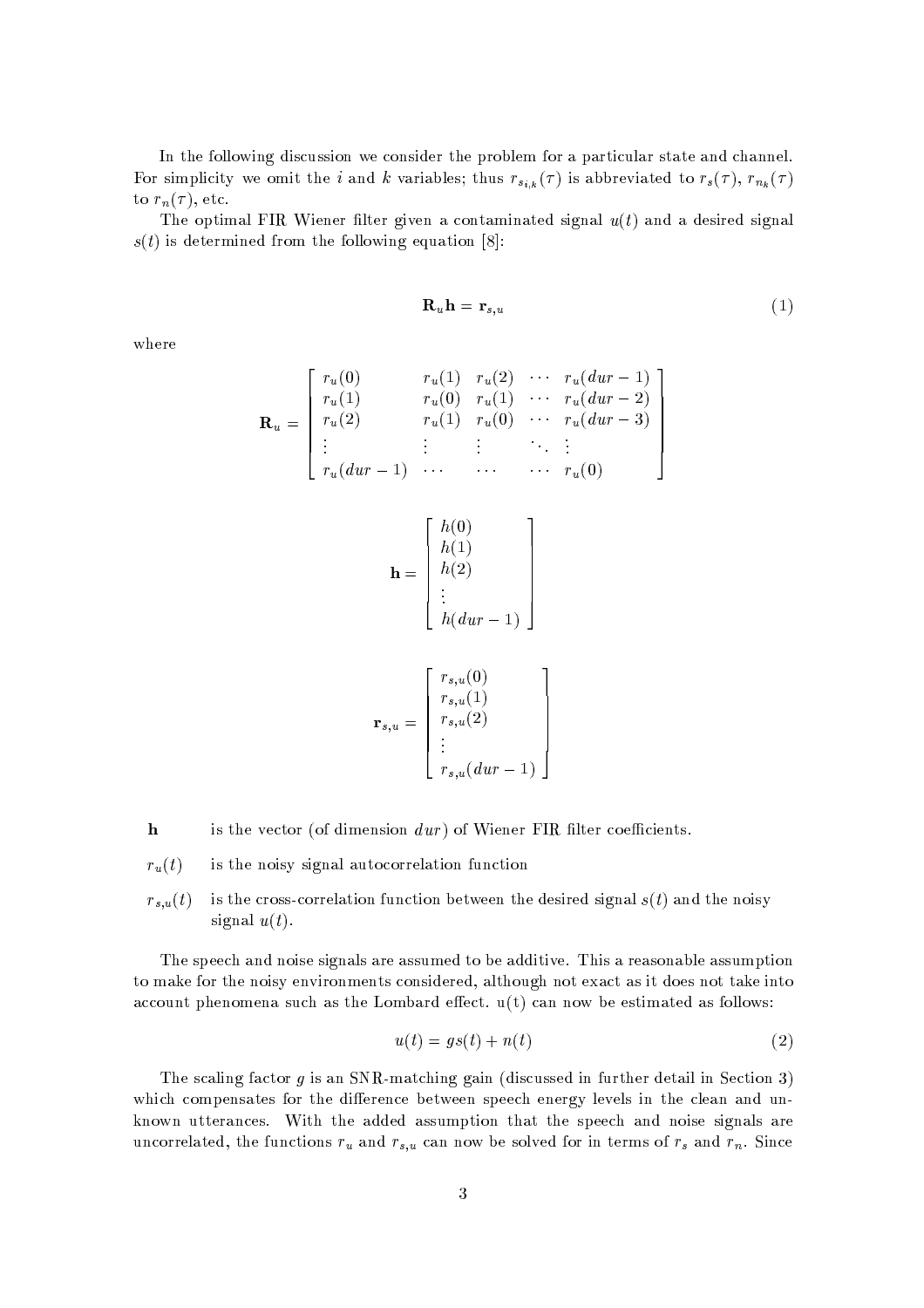estimates of  $r_s$  and  $r_n$  have been calculated, equation 1 can now be solved to determine the vector **h** of FIR coefficients.

During recognition, the input to the combined recognition/noise cancellation system is intermediate phase (simulated filterbank) vectors of unknown noisy speech. These are put through the noise-cancelling filters attached to each state to obtain a smoothed estimate of the speech power spectrum. The filter output is defined as follows:

$$
\bar{O}_{i,t} = \sum_{\tau=t-p_i+1}^{\tau=t} O_{\tau} h_i(\tau) \tag{3}
$$

This smoothed vector  $O_{i,t}$  is log scaled and cosine transformed to obtain the cepstral vector, which is then used to compute the state output for the Viterbi algorithm as in standard recognition. The delta-cepstral values which make up the other half of the parameter vector are obtained via normal preprocessing. They are not obtained at runtime from the filtered cepstral values due to the complexity of calculating delta cepstra over a window of filtered cepstral vectors during recognition. This complexity arises from the fact that in state-based filtering, each state will produce a different smoothed vector.

#### **Computational Considerations** 2.3

The computational cost of this method is the cost of the original state-based filtering algorithm, plus the additional cost of cepstral processing the filtered vectors during recognition. The cost of filter design, as calculated in [2], is  $K_f[p_i \times dur_i \times M_s + p_i^3 + O(p_i^2)]$  multiply and accumulate operations per HMM state. The cost of filtering during recognition is  $p_i \times K_f \times T$  multiply and accumulate operations per HMM state. For the implementation of state-based filtering using MFCC data, there is also the run-time cost of log compressing the filtered vector and applying the discrete cosine transform. Even ignoring the cost of the logarithm and cosine functions (at minimum a table look-up), this additional cost will be significant:  $K_c \times K_f \times T$  multiply and adds per HMM state.

# **Cepstral Means Correction Based on Wiener Filtering** 3

As indicated by the results given in the next section, only small increases in recognition rate were gained using the state-based filtering method described above. These improvements will not be sufficient in a noisy environment, nor are they large enough to justify the high computational cost. For this reason a method employing the same filtering techniques in a different way was developed. Although this second approach still lies within the general framework of state-based filtering, we refer to it as state-based cepstral means correction to differentiate it from our earlier work.

Berstein and Shallom [5] implement a cepstral means correction for template-based recognition which hypothesizes a Wiener filter based correction vector  $\mathbf{c}_w$  for each dynamic programming match of cepstral template vector  $\mathbf{c}_s$  and unknown noisy speech vector  $\mathbf{c}_u$ , using local estimates of the speech and background noise power spectra. Their system employs cepstra derived from linear prediction coefficients in a dynamic time warping recognition framework. Although significant improvement is obtained, the computational requirements are prohibitive. This is due to the fact that corrections for all possible template to noisy speech matches are calculated on-line, and to the fact that the Wiener filter estimation is done in an inefficient manner.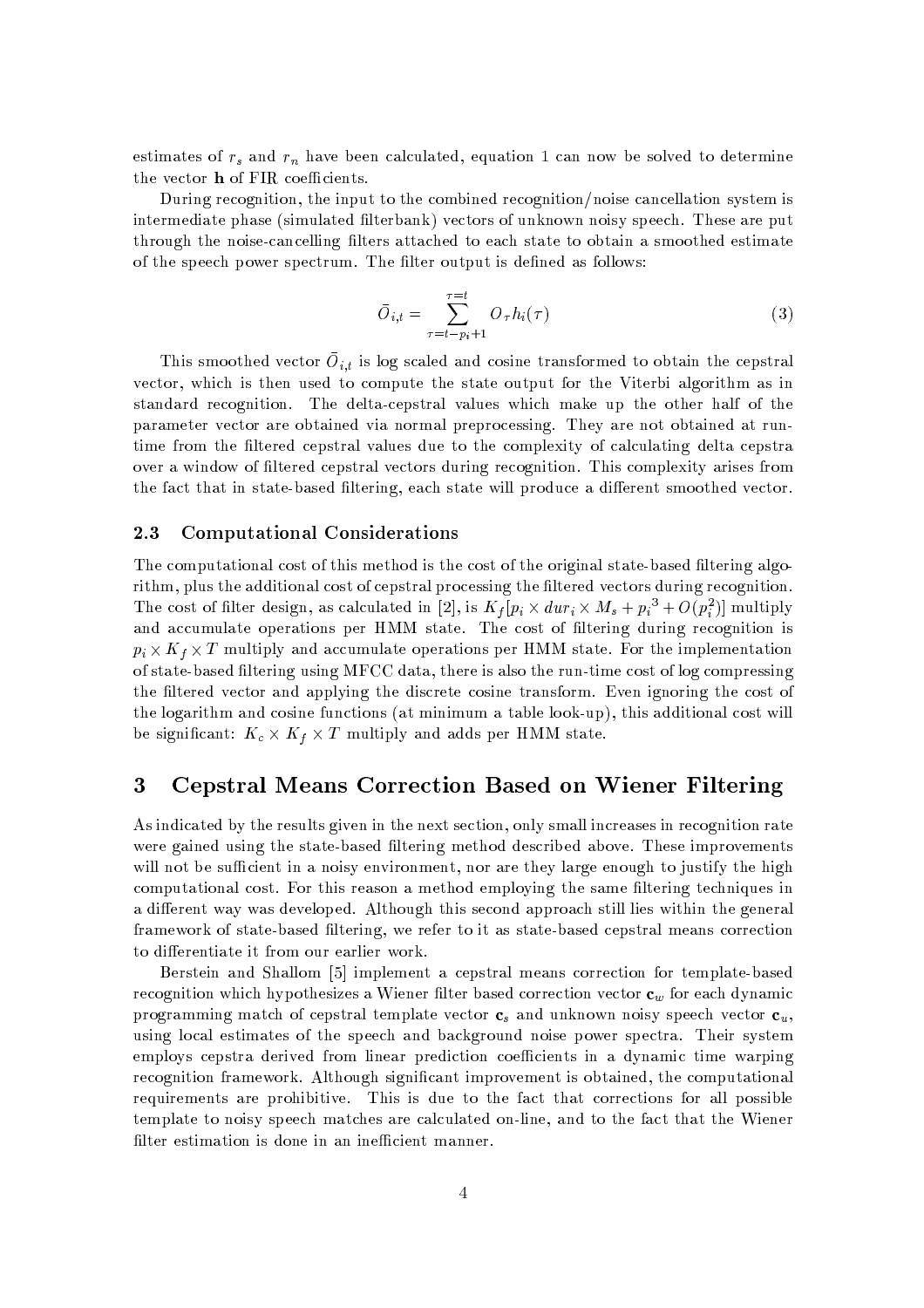CUED's work on state-based cepstral shifts has involved implementing a method related to [5] within an HMM system. This involves broadening the stationarity assumption for the speech signal, so that the entire segment of speech assigned to a state is assumed stationary, rather than just individual frames. Calculating a cepstral shift for each HMM state, rather than each template vector, involves a large computational savings in itself. In addition more efficient ways of calculating the shift have been derived. However, the amount of computation required is still high; further reductions can be made by fixing some of the parameters required to calculate  $\mathbf{c}_w$  based on overall estimates. Calculation of the required shift can then be made off-line, thus reducing the effective run-time cost to zero.

#### **Algorithm Description**  $3.1$

The development of a cepstral means correction approach was motivated by the need to improve the performance of state-based filtering and at the same time limit computational cost. The filtering algorithm is outlined below. We use the following definitions:

- $S_i(\omega)$ some estimate of the clean speech power spectrum for state  $i$ .
- $U_i(\omega)$ some estimate of the noisy speech power spectrum corresponding to state  $i$ .
- $N(\omega)$ some estimate of the noise power spectrum corresponding to state  $i$ .
- $W_i(\omega)$ some estimate of the Wiener filter frequency response for state i.
- $E_s$ average speech energy.
- $E_n$ average noise energy.
- $E_u$ average noisy speech energy.
- $M_{s}$ number of clean speech training sequences.
- $K_f$ dimension of intermediate phase (binned FFT) vector.
- $K_c$ dimension of cepstral vector, not including delta-cepstral coefficients.

For cepstral means correction, the filtering problem is formulated as follows. We consider a Wiener filter applied in the waveform domain to a particular frame of speech, as opposed to filtering at the parameter vector level over several frames as in state-based filtering. At the spectral energy level, this filter has a multiplicative effect:

$$
S_i(\omega) = U_i(\omega)W_i(\omega) \tag{4}
$$

This multiplicative relationship has been used for noise cancellation approaches such as  $[1,6]$ . The log compression applied to the spectra in the cepstral transform results in the following relationship:

$$
\log S_i(\omega) = \log U_i(\omega) + \log W_i(\omega) \tag{5}
$$

Since the DCT subsequently applied to the data is a linear transformation, the additive relationship holds for the cepstral vectors themselves: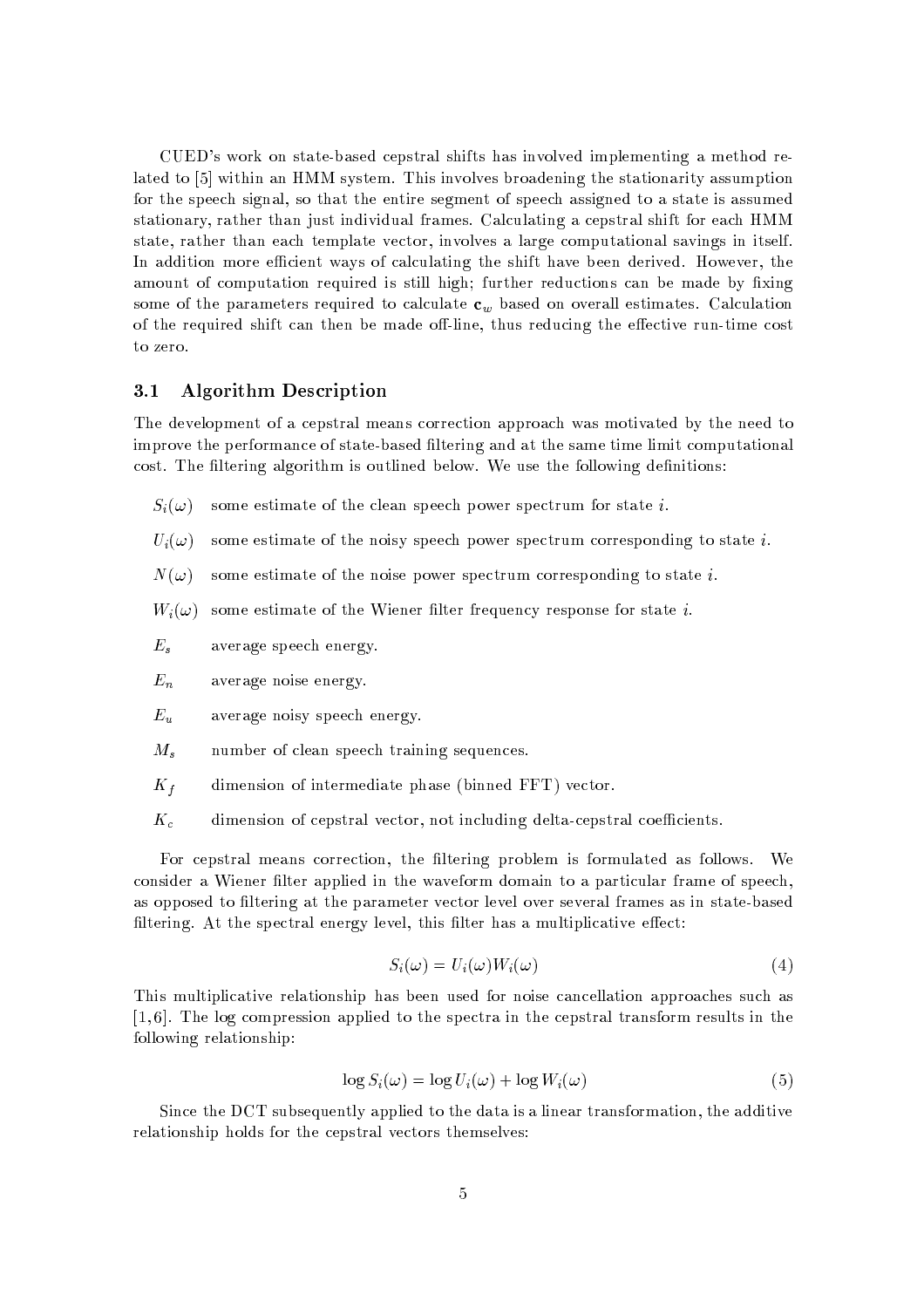$$
\mathbf{c}_{s_i} = \mathbf{c}_{u_i} + \mathbf{c}_{w_i} \tag{6}
$$

Thus if the filter frequency response  $W_i(\omega)$  can be estimated, an additive cepstral correction vector  $\mathbf{c}_m$  can also be found via the cepstral transform. Assuming that speech and noise are additive, and that the speech and noise signals are locally stationary, the following standard Wiener filter will give optimum noise cancellation:

$$
W_i(\omega) = \frac{g S_i(\omega)}{g S_i(\omega) + N(\omega)}\tag{7}
$$

As in Equation 2, the scaling factor  $g$  is an SNR-matching gain which compensates for the difference between speech energy levels in the clean and unknown utterances. In our case, the "locality" in which the signal is assumed stationary is the Hidden Markov Model state itself; in other words we make the approximate assumption that HMMs segment speech into stationary segments. Thus a separate correction will be calculated for each model state, as indicated by the subscript i. Speech and noise additivity is also assumed as previously.

From Equation 6 it is apparent that for the steady-state case (i.e. remaining within one state), the delta cepstral correction will be zero. When the window from which the delta values are calculated spans a transition from one state to the next, however, a small but non-zero correction value could result. However in practice it is not possible to calculate this correction based on the shifted cepstral input. This is because the "future" half of the window needed to calculate the delta cepstra is not known. Therefore the uncorrected (noisy) delta cepstral values are used, as in the state-based filtering method.

In order to solve Equation 7, estimates of the speech, noise, and noisy speech signal characteristics must be made. Information about the noise is available from the data itself, assuming a reasonably accurate endpointing process to separate speech from non-speech background. Speech information is also available, in the form of the clean speech training data. The average speech spectrum  $S_i(\omega)$  associated with each state can be found by using trained models to segment the clean speech training data set. As with state-based filtering, these segmentation points can be used to determine which frames of speech are assigned to each state. The average spectra of these frames is estimated using the simulated filterbank vectors, which are calculated as an intermediate product in cepstral processing.

The only quantity which we still need to estimate in Equation 7 is the gain  $g$ . This scaling factor reflects the ratio of the average test speech energy to the average training speech energy, in order to compensate for effects such as louder speech in a noisy environment, or even different volume levels of recording equipment. The gain is set as:

$$
g = \frac{(E_{ns} - E_n)}{E_s} \tag{8}
$$

Where  $E_n$  and  $E_s$  are calculated based on samples of the background noise and samples of the training data respectively.  $E_{ns}$ , the unknown speech plus noise signal energy, is calculated from a few samples of the noisy test data. In a real-time system, of course, some initial estimate would have to be made for the gain at the start of recognition, and then updated based on the unknown speech input to the system.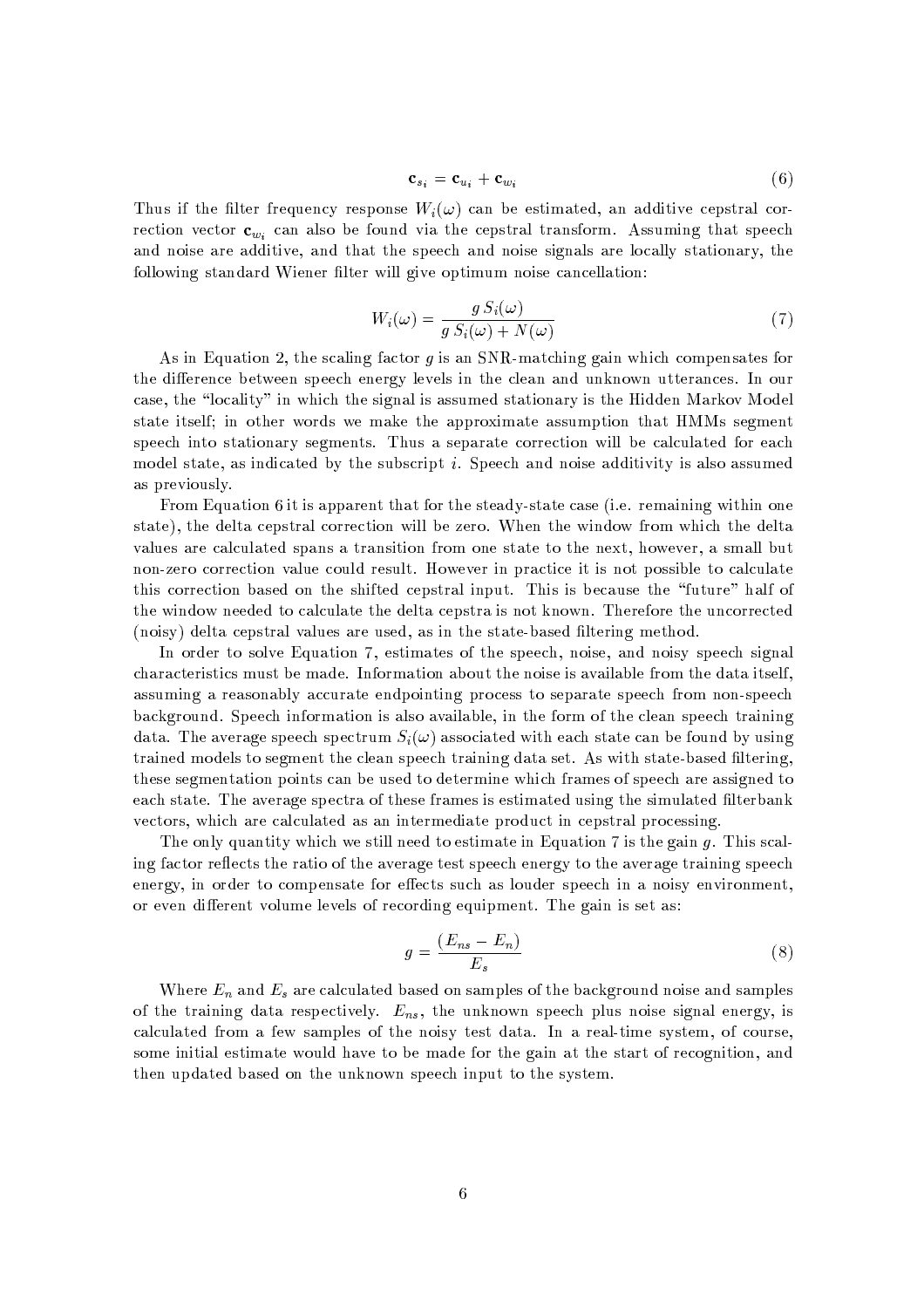#### $3.2$ **Computational Considerations**

If global estimates for the gain parameter and the noise spectrum are used in estimating the Wiener filter frequency response, the state-based cepstral corrections can be calculated entirely off-line. The main computational cost of this process is the expense of estimating average values for the noise and speech power spectra. This cost is  $K_f \times dur_i \times M_s$ additions per HMM state for the speech and  $K_f \times F_n$  additions for the noise, where  $F_n$ is the number of noise frames used to estimate the noise power spectrum. Additional computation involved in this calculation is the cost of Equation 7, i.e.  $2K_f$  multiplies and  $K_f$  additions per HMM state. A final cost is the cepstral transform to calculate  $\mathbf{c}_w$ , which requires  $K_f \times K_c$  multiply and add operations per state, plus whatever cost is associated with the log and cosine functions involved. Since the HMM cepstral means can simply be shifted by the appropriate correction vector prior to recognition, there is no run-time cost for the algorithm. Our investigations indicate that performance is not particularly sensitive to the exact values of the gain and average noise power spectrum. However if the noise characteristics changed significantly over time, the corrections would have to be re-calculated, ideally during periods of silence when the recogniser is idle.

It is also possible to use a local estimate for the noise spectrum, based on the noise frames immediately preceding the unknown utterance. In this case the cepstral corrections must be recalculated for each unknown utterance. The noise spectral estimate will involve a cost of  $K_f \times F_n$  addition operations. The recalculation of the correction vectors takes place immediately prior to recognition, and involves that same cost as above, i.e.  $K_f(K_c+)$ 2) multiplies and  $K_f(K_c+1)$  adds for each HMM state. There is no further cost since the clean speech power spectra required for estimating  $W_i(\omega)$  can be calculated beforehand.

Local values for the gain parameter in Equation 7 can also be obtained, based on the actual frame-by-frame energy level of the unknown speech. In order to apply this information, however, the cepstral shifts have to be calculated separately for each frame. Preliminary tests indicated that this added cost is not justified, because using a global estimate for the gain performed better than a local one anyway. This is not a surprising result since the gain parameter is intended to reflect the overall energy ratio between clean speech and speech embedded in noise, rather than local fluctuations.

# **Results**  $\overline{4}$

#### The Baseline Recognition System  $4.1$

All of the algorithms were implemented using the HTK Hidden Markov Model Toolkit software package and library [10]. All tests used a single mixture, Gaussian pdf HMM trained using a fixed variance vector for all HMM states. This variance is calculated from all of the clean training data for each database, and is not re-estimated. Aside from this distinction, standard initialisation and Baum-Welch training procedures are used. In the tests denoted as "standard" in the results tables, eight-state HMMs were used, with training vectors consisting of twelve cepstra plus twelve delta-cepstra parameters derived from ten millisecond windows of signal. The remaining tests used 16-state HMMs, with training vectors consisting of ten cepstral coefficients. The original reason for the 16-state tests was for comparison to other algorithms developed within the ARS project, however the results are included here for completeness and as evidence of the robustness of the algorithm.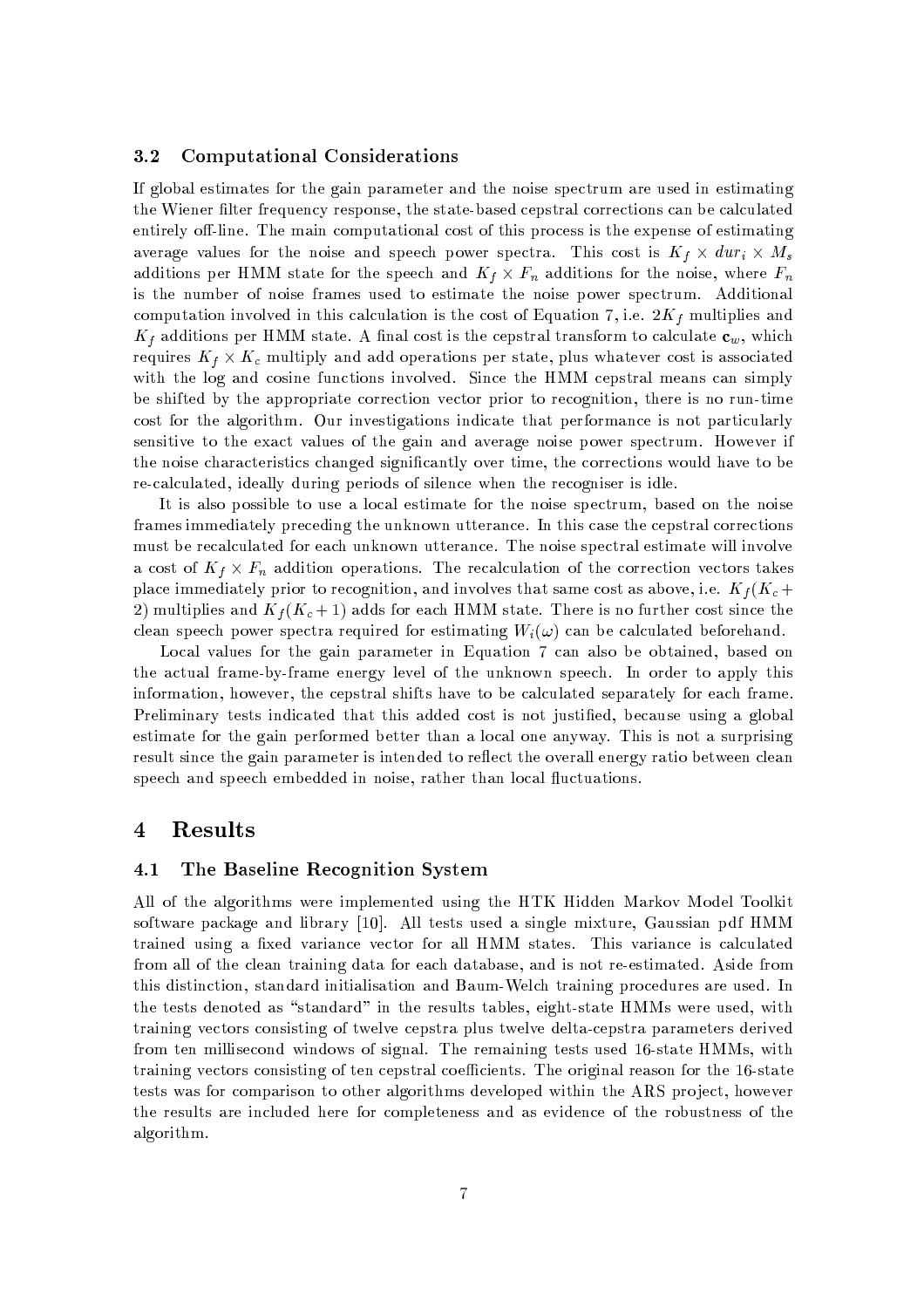Work has been undertaken on linear prediction-based, filterbank-based, and FFTbased cepstra. Similar recognition improvement has been observed for all cepstral front ends tested; however the results presented use FFT-based cepstral vectors only. This is in the interest of standardisation and comparability, since this type of MFCC front-end is widely used in the ARS project.

#### 4.2 **Test Databases**

Isolated word data provided by partners in the ARS project was used for testing. The results tables are labeled by database: "CSELT" refers to a 34-word, four speaker Italian language database, and "ENST" refers to two 43-word, single speaker French language databases. The noisy data used for testing was collected in a car travelling at high speeds  $(110km \text{ or } 130km)$  on the motorway.

#### 4.3 Comparison and Combination of Algorithms

The performance of the algorithms developed was measured against those of other techniques for noise-robust speech recognition. The comparisons made were mainly to other algorithms researched in the ARS project, although a comparison with a projection distance measure technique  $[4]$  is also made.

The combination of different algorithms for improved overall performance was also considered. Combining two techniques is not always appropriate, since algorithms which aim to improve performance in noise are usually attempting some form of noise cancellation. Using two such methods in combination would result in over-correction for the noise. However combination is sometimes possible; here we attempt to integrate statebased filtering with state-based cepstral means correction, and also combine cepstral mean correction with the projection distance measure.

Obviously not all possible comparisons and combinations have been considered. We have attempted to give a reasonable comparative evaluation of our algorithms; however time constraints and the difficulty of comparing results across different databases and preprocessors limit the number of comparisons that can be made.

In the interest of space and conciseness, not all results for all possible methods (and combinations of methods) are shown. For algorithms whose performance was not particularly promising, or not good enough to justify the computational cost, only a representative selection of results are presented here.

#### **State-based Filtering with Cepstral Output** 4.4

Although positive results have been obtained for state-based filtering in a filterbank-based system [9], the results shown in Table 1 for cepstral data were less promising. Part of the problem may be that cepstral processing is a priori more robust to noise. In addition the combined system segments speech using the cepstral sequences; the division thus obtained may not correspond to quasi-stationary segments in the underlying intermediate stage vectors. The combination of state-based filtering and cepstral correction was likewise not particularly successful. For this combination the filters were designed to eliminate the noise variance; i.e.  $r_n$  was calculated as noise variance rather than autocorrelation. Since cepstral correction compensates for the effects of the noise mean, the two algorithms might be expected to be completely complementary. However the results indicate that performance is slightly worse than for cepstral correction alone.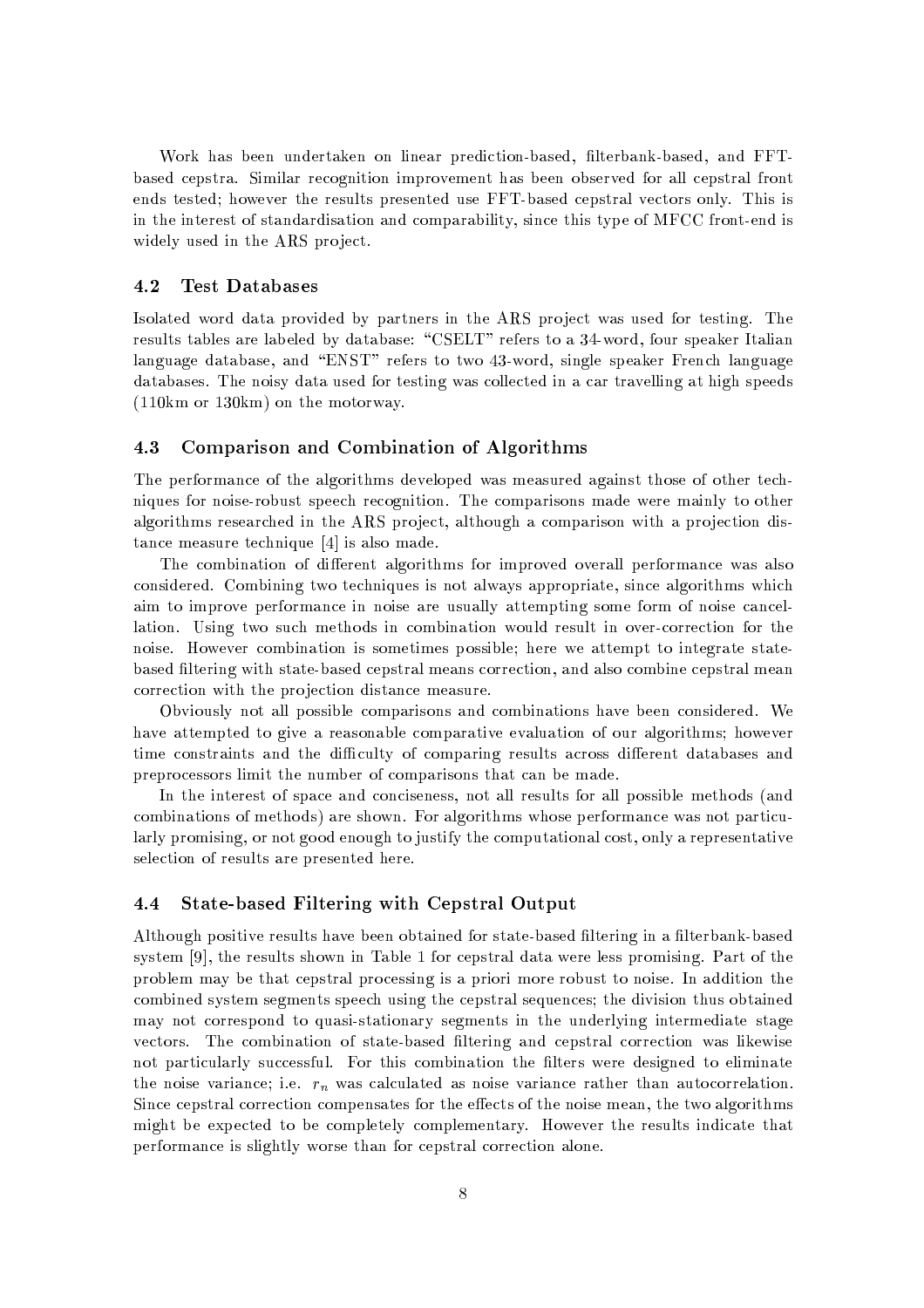#### $4.5$ **Cepstral Means Correction**

The cepstral means correction technique, on the other hand, gave consistent and significant performance improvement for all data tested. Results are shown in Tables 2, 3 and 4. In each case, two versions of the algorithm were used. The first uses a global estimate of the noise power spectrum (based on a random selection of noise sequences.) The second uses a local estimate for the noise, based on the background noise immediately preceding the unknown utterance. In some cases, this latter approach gave the best performance by a small margin; however due to its inconsistent performance, sensitivity to end-pointing accuracy, and higher computational cost, it was dropped in later testing (and in combined method testing) in favor of the global noise estimate. All results shown here use a global estimate for the gain parameter  $g$ . A global estimate for the gain offers both higher performance and lower cost relative to a local gain estimate.

#### **Cepstral Projection Distance Measure** 4.6

Another noise-robust technique for cepstral data which has been developed recently is the use of distance measures based on projection rather than Euclidean distance  $[3,4]$ . It can be shown [3] that projection distance measures will result in smaller distortions than Euclidean distance measures for additive white noise. As the results in Tables 5, 6 and 7 demonstrate, however, the weighted cepstral projection measure (defined as in  $[4]$ ) does not provide as good performance as cepstral means correction. In some cases, in fact, performance is quite poor. One explanation for this may be that cepstral projection only partially compensates for noise distortion (unless the noise vector is in the same direction as the underlying speech.) Moreover the projection measure may also reduce the distance between a noisy input vector and an "incorrect" clean model vector, thus leading to misrecognition. Finally of course the noise involved is not white noise which may reduce the effectiveness of the projection measure.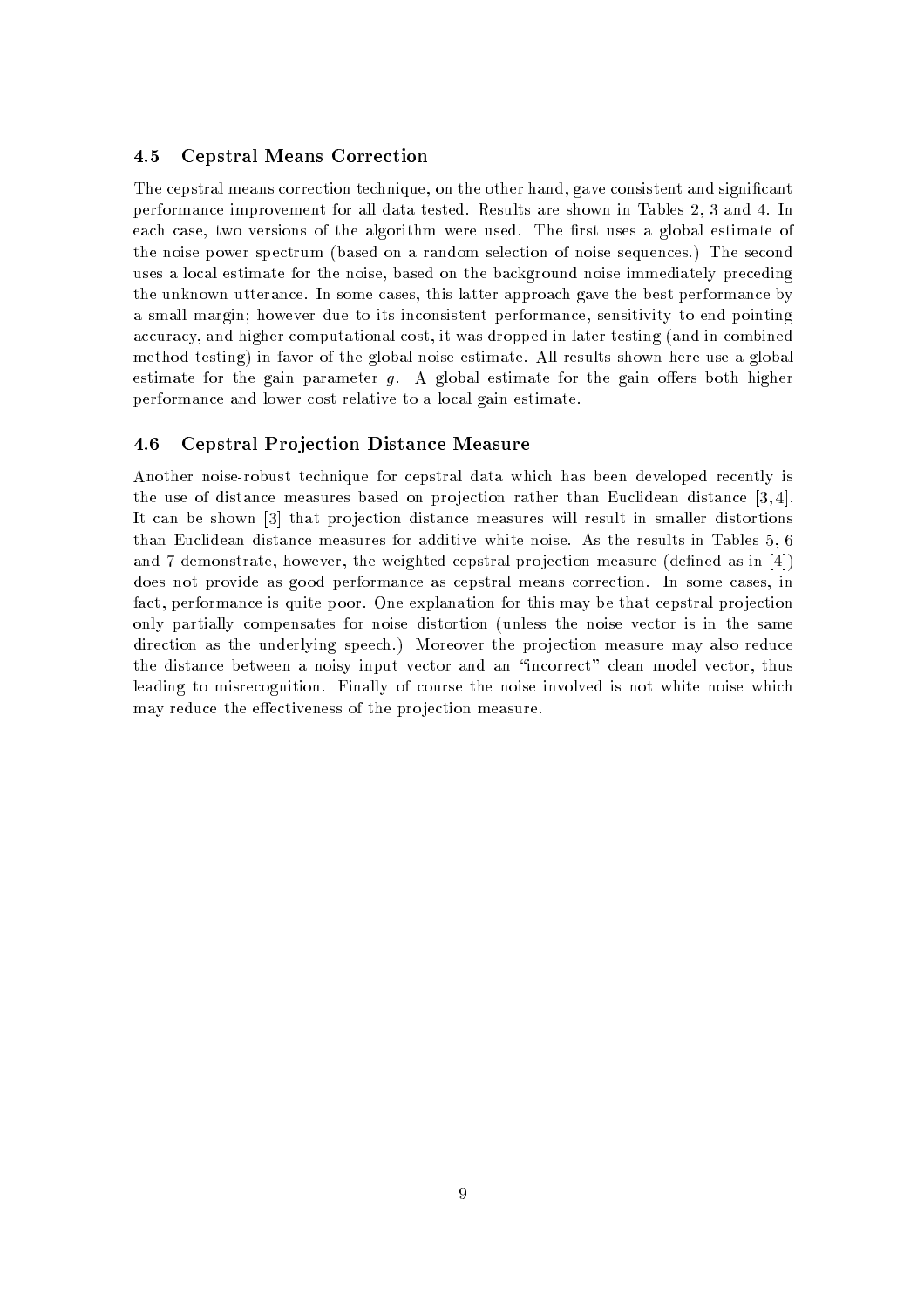The combination of cepstral projection and cepstral correction seems to provide slightly worse performance than either technique alone. Assuming that the cepstral correction results in a relatively "clean" unknown vector, using the projection measure may introduce errors due to the reduced distance between model and unknown vectors which do not truly match. This possibility is supported by the results reported by Mansour and Huang [3], who found a degradation in recogniser performance on clean speech when the projection measure was used.

#### Interpretation and Evaluation of Results  $4.7$

The extremely marginal gains obtained by the state-based filtering algorithm suggest that it is not a viable approach towards building a noise-robust HMM system. There are several possible reasons for the poor performance of the algorithm. In the first case, the method is best suited for modelling and compensating for the noise variance in the parameter space. However the error introduced by vector-level noise variance may not be crucial, particularly with fixed variance HMMs. Furthermore, any improvement obtained may be counteracted by the loss of speech information due to the process of smoothing over a window of input vectors. In the case of state-based filtering with cepstral output, the effects of eliminating noise through the filtering algorithm may be overshadowed by the larger improvement obtained simply by using the noise-robust cepstral transform.

State-based cepstral correction, on the other hand, significantly increases performance in noise at a very low computational cost. It compares favourably to other cepstral correction noise cancellation methods thus far developed, and has the advantage of requiring no manually set thresholds or scaling factors. It also does not require noisy data, except for the estimation of gain factor  $q$  and the background noise power spectrum. The latter can easily be obtained from periods of "silence" in the input speech. Furthermore, since performance is not particularly sensitive to these values, run-time operation could presumably obtain equally good performance even if other system factors, such as end-pointing methods, are not exact. Finally state-based cepstral correction also provides more consistent performance on car noise than a method such as cepstral projection, which is ideally aimed at eliminating contaminating white noise from input speech.

The overall poor results obtained from attempting to combine algorithms suggest that the interaction between the various techniques is strong. This is true even when the two methods combined (e.g. state-based filtering and state-based averaging) would seem to be complementary.

# Conclusions  $\bf{5}$

The advantage of developing noise compensation and cancellation algorithms within a Hidden Markov Model framework is the availability of a specific model of the speech, provided by the models themselves. Using this information explicit state-based filters can be implemented. Two types of filtering have been described. The first approach, state-based filtering, applies noise cancellation in the parameter space by smoothing the parameter vector signal. The state-specific nature of the filtering process, and the requirement of noise and speech additivity, result in a computationally intensive process. This is because filtering and non-linear processing of the filter output must be done separately for each model state. The improvements obtained, moreover, do not seem to justify this computational cost. State-based filtering is designed to reduce the effect of the noise variance (the noise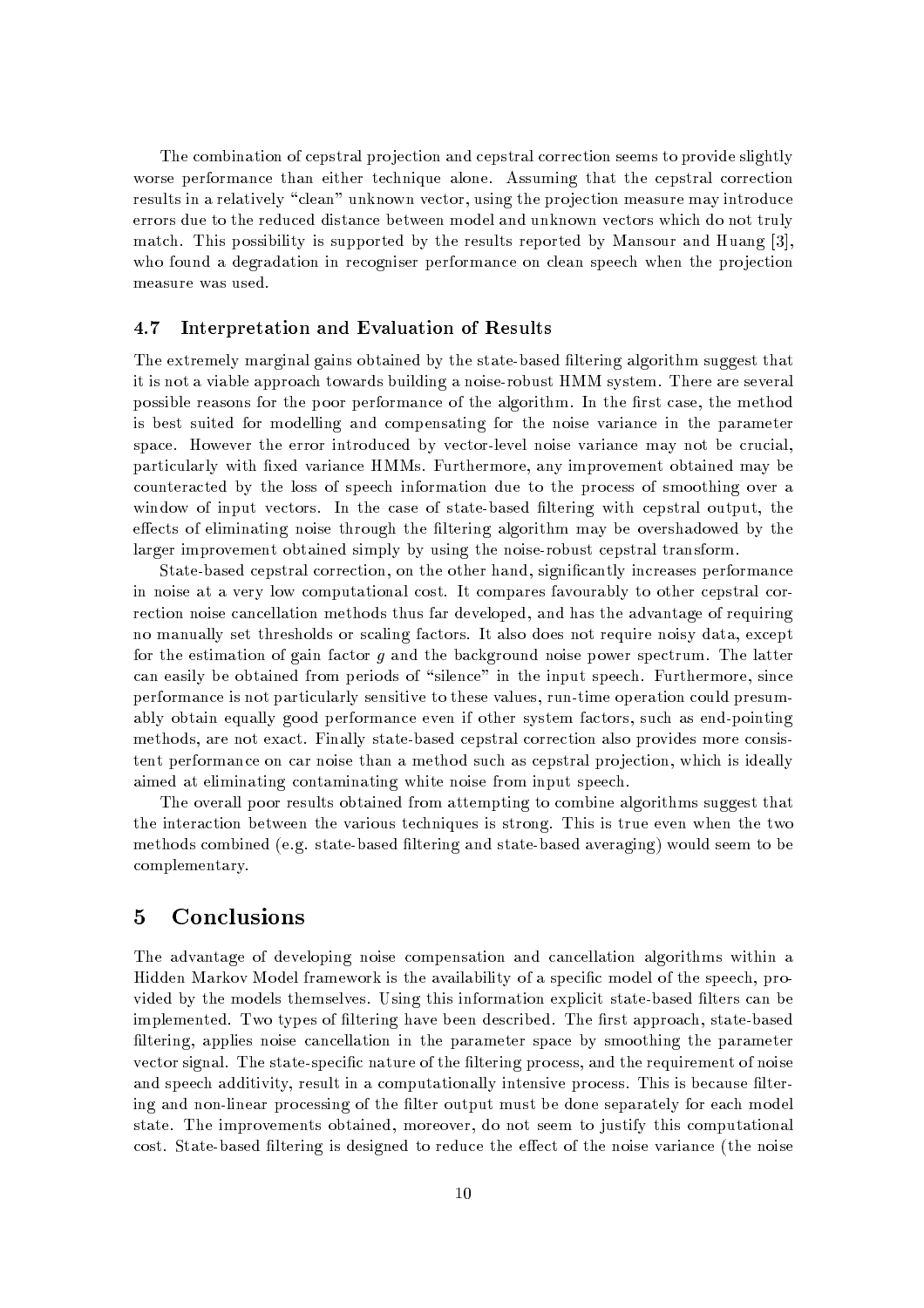mean is more straightforwardly dealt with using methods such as spectral subtraction.) However the results obtained here would seem to indicate that simple variance-broadening techniques such as grand variance are more noise-robust at a much lower computational cost.

The technique of cepstral means correction, on the other hand, shows consistently high performance. Cepstral means correction is the equivalent of within-frame Wiener filtering of the original waveform. In the cepstral parameter space this can be shown to correspond to an additive shift. State-specific cepstral shifts are implemented based on the speech associated with each state, with a stationary (or at least slowly changing) background noise model assumed.

This method results in consistently high performance and has the advantages of simplicity and very low computational cost. Furthermore, the general technique need make no assumptions about the nature of the noise; more complex noise models could be used to hypothesise a range of possible corrections in the case of varying noise.

We feel that this method could profitably be incorporated in any cepstral-based recognition system for noisy environments. The algorithm seems particularly successful on data with high levels of noise. The performance of cepstral means correction on larger and more complex systems (larger vocabulary for instance or with rapidly time-varying noise) remains a topic for further investigation.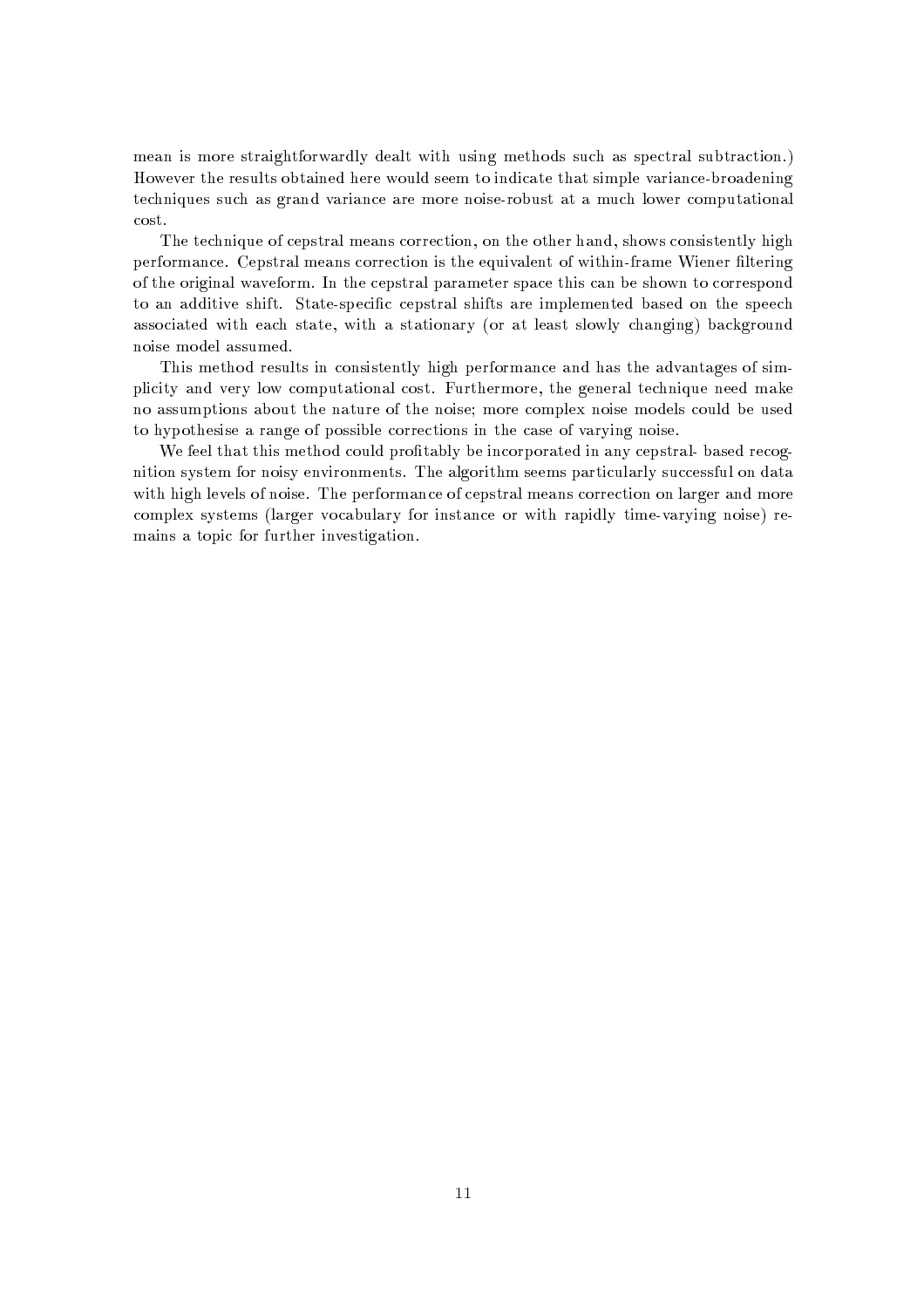# References

- [1] Y. Ephraim, "A Minimum Mean Square Error Approach for Speech Enhancement," IEEE Proc. Int. Conf. Acoust. Speech & Signal Process., ICASSP'90, pp. 829-832, 1990.
- [2] V.L. Beattie & S.J. Young, "Hidden Markov Model Algorithms for Noisy Speech Recognition," Deliverable 4100/2 (HMM Enhancement in Noise), ESPRIT II Project N. 2101: ARS, pp. 44-57, July 1991.
- [3] D. Mansour & B.-H. Huang, "A Family of Distortion Measures Based Upon Projection Operation for Robust Speech Recognition," IEEE Trans. on ASSP, ASSP-37(11), pp. 1659-1671, 1989.
- [4] B. A. Carlson & M. A. Clements, "Application of a Weighted Projection Measure for Robust Hidden Markov Model Based Speech Recognition," IEEE Proc. Int. Conf. Acoust. Speech & Signal Process., ICASSP'91, pp. 921-924, 1991.
- [5] A. D. Berstein & I. D. Shallom, "An Hypothesized Wiener Filtering Approach to Noisy Speech Recognition," IEEE Proc. Int. Conf. Acoust. Speech & Signal Process., ICASSP'91, pp. 913-916, 1991.
- [6] A. Nadas, D. Nahamoo & M. A. Picheny, "Speech Recognition Using Noise-Adaptive Prototypes," IEEE Proc. Int. Conf. Acoust. Speech & Signal Process., ICASSP'88, pp. 517-520, 1988.
- [7] V. L. Beattie & S. J. Young, "Speech Recognition in Noise: Experiments Using Hidden Markov Models," Proc. Inst. of Acoust. Autumn Conf., pp. 553-558, 1990.
- [8] C.-T. Chen, *One-Dimensional Digital Signal Processing*, p. 412, Marcel Dekker, New York, 1979.
- [9] V. L. Beattie & S. J. Young, "Noisy Speech Recognition Using Hidden Markov Model State-Based Filtering," IEEE Proc. Int. Conf. Acoust. Speech & Signal Process., ICASSP'91, pp. 917-920, 1991.
- [10] S. J. Young, "HTK Reference Manual," CUED, December, 1990.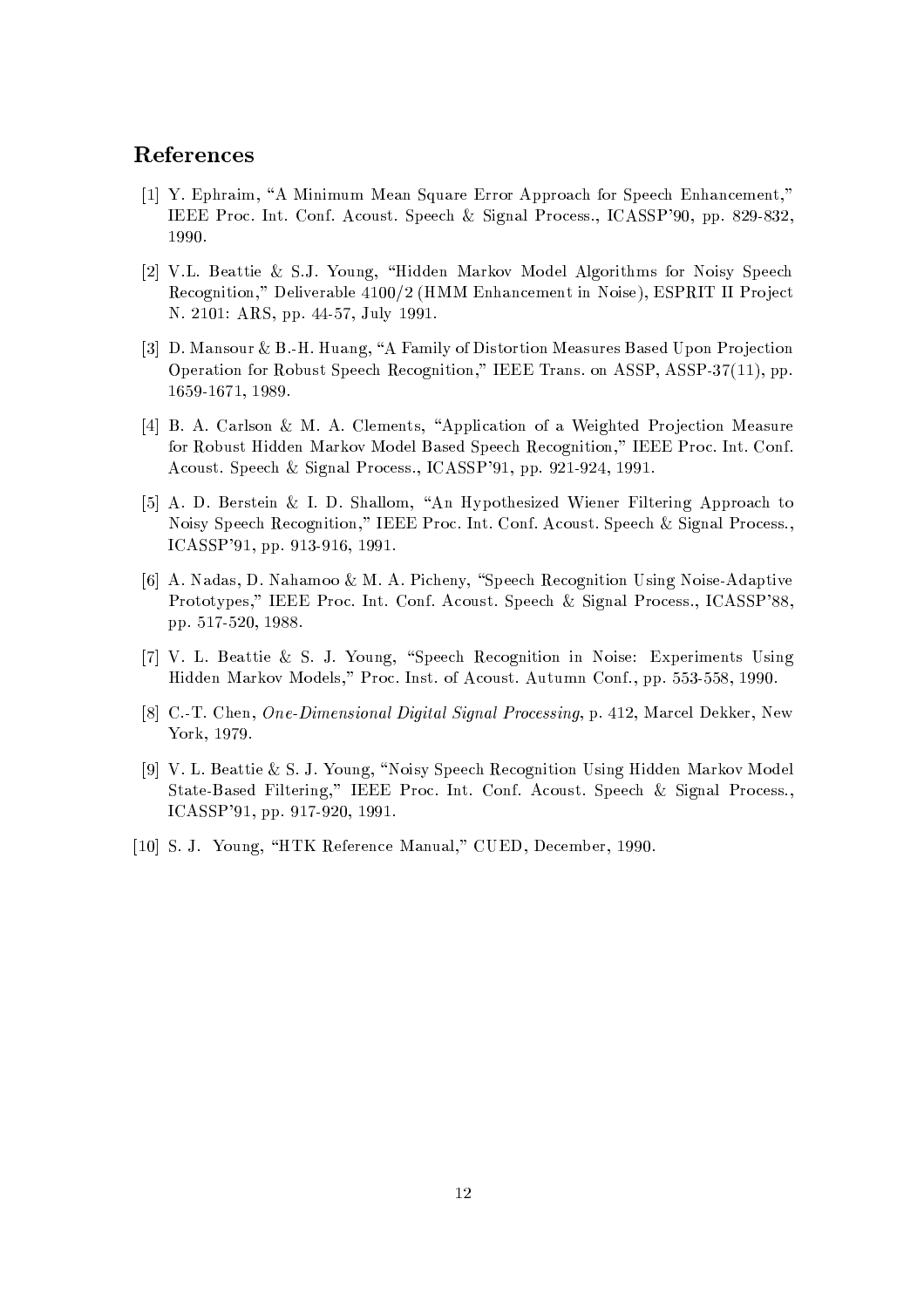|         |           | Results         |           |                 |  |
|---------|-----------|-----------------|-----------|-----------------|--|
| Speaker | Condition | <b>Baseline</b> | Filtering | with Cep. Corr. |  |
| CT.     | 130km     | 88.82           | 90.00     | 95.29           |  |
| eb      | 130km     | 89.41           | 90.59     | 94.12           |  |
| mb      | 130km     | 86.47           | 85.29     | 90.58           |  |
| rс      | 130km     | 97.05           | 98.24     | 98.24           |  |

Table 1: CSELT Database (Standard)

|                                                                |    |       | Results |         |       |
|----------------------------------------------------------------|----|-------|---------|---------|-------|
| Database No.   Speaker   Condition   Baseline   Global   Local |    |       |         |         |       |
|                                                                | уg | 110km | 63.41   | $95.66$ | 95.97 |
|                                                                | em | 110km | 65.68   | 98.29   | 98.13 |

Table 2: ENST Databases with 16-state HMMs and 10 MFCCs

|              |    |                                | Results |        |       |
|--------------|----|--------------------------------|---------|--------|-------|
| Database No. |    | Speaker   Condition   Baseline |         | Global | Local |
|              | уg | 110km                          | 63.35   | 94.09  | 93.17 |
|              | em | 110km                          | 93.63   | 95.81  | 98.14 |

Table 3: ENST Databases (Standard)

|         |                   | Results         |        |       |  |
|---------|-------------------|-----------------|--------|-------|--|
| Speaker | Condition         | <b>Baseline</b> | Global | Local |  |
| cr      | $130 \mathrm{km}$ | 88.82           | 96.47  | 94.70 |  |
| eb      | 130km             | 89.41           | 95.29  | 95.88 |  |
| mb      | 130km             | 86.47           | 95.29  | 96.47 |  |
| гc      | 130km             | 97.05           | 98.24  | 97.05 |  |

Table 4: CSELT Database (Standard)

|    |       | Results         |  |                                                                         |
|----|-------|-----------------|--|-------------------------------------------------------------------------|
|    |       |                 |  | Database No.   Speaker   Condition   Baseline   Proj.   with Cep. Corr. |
| уg | 110km | $63.41$   57.67 |  | 94.57                                                                   |
| em | 110km | $65.68$   67.39 |  | 94.57                                                                   |

Table 5: ENST Databases 16-state HMMs and 10 MFCCs